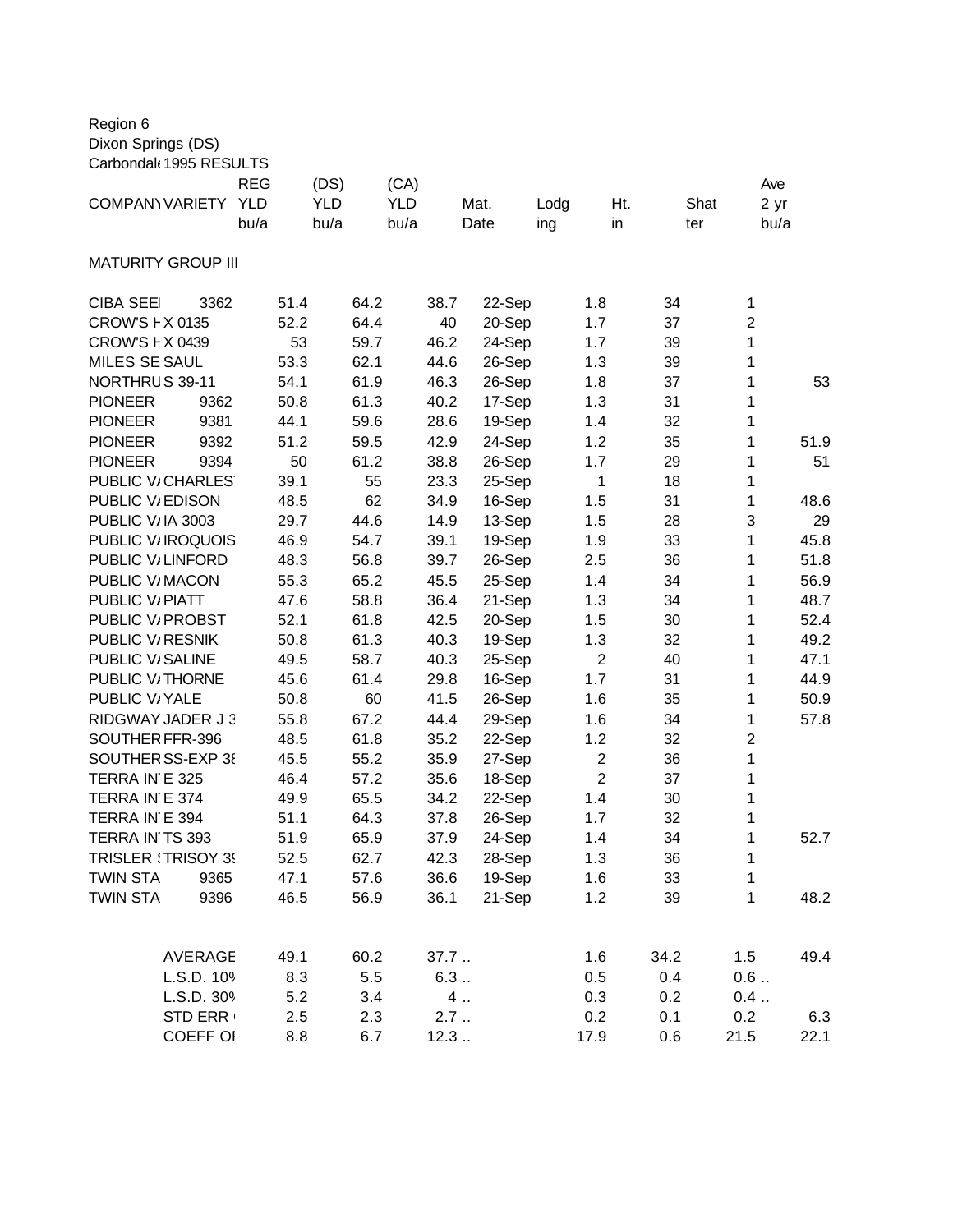## MATURITY GROUP IV

| <b>AGRATEC</b><br>4444  | 48.6 | 57.4 | 39.8 | 2-Oct  | 1.4            | 34 | 1 |      |
|-------------------------|------|------|------|--------|----------------|----|---|------|
| ASGROW A 4138           | 51.1 | 61.2 | 41   | 27-Sep | 2.1            | 34 | 1 | 57.4 |
| ASGROW A 4341           | 49   | 61.6 | 36.4 | 30-Sep | 1.3            | 31 | 1 |      |
| ASGROW A 4922           | 45.9 | 57.6 | 34.2 | 5-Oct  | 1.8            | 38 | 1 |      |
| BECK'S SIEX 7526        | 46.4 | 55.5 | 37.3 | 2-Oct  | 1.3            | 37 | 1 |      |
| <b>BELLEVIL BSH 442</b> | 49   | 56.5 | 41.6 | 9-Oct  | 2.3            | 39 | 1 | 60.9 |
| BERGMAN BT 445 C        | 51.9 | 60.5 | 43.2 | 3-Oct  | 1.7            | 38 | 1 | 58.7 |
| BERGMAN BT 484          | 48.5 | 60.3 | 36.7 | 6-Oct  | 2.2            | 37 | 1 | 58.9 |
| <b>BROWN SARISE 435</b> | 52.1 | 58.5 | 45.6 | 3-Oct  | 1.7            | 37 | 1 | 57.6 |
| <b>BROWN SARISE 445</b> | 51.1 | 63.2 | 39   | 29-Sep | 1.4            | 35 | 1 | 56.9 |
| <b>BROWN SARISE 495</b> | 50.7 | 65.1 | 36.3 | 2-Oct  | 1.6            | 40 | 1 | 63.6 |
| <b>BROWN SARISE E 4</b> | 52.6 | 66.9 | 38.3 | 30-Sep | 2.1            | 36 | 1 |      |
| <b>CALLAHAI</b><br>3484 | 51.1 | 63   | 39.2 | 4-Oct  | $\overline{2}$ | 41 | 1 |      |
| 5410<br><b>CALLAHAI</b> | 50.1 | 65.2 | 34.9 | 28-Sep | 1.9            | 36 | 1 |      |
| CALLAHAI 6440 X         | 49.6 | 62.4 | 36.8 | 30-Sep | 1.9            | 40 | 1 |      |
| CALLAHAI 6455 X         | 49.2 | 63.4 | 35.1 | 2-Oct  | 1.7            | 36 | 1 |      |
| <b>CIBA SEE</b><br>3411 | 44.7 | 55.7 | 33.7 | 30-Sep | 1.2            | 29 | 1 | 52.9 |
| <b>CIBA SEE</b><br>3474 | 48.1 | 59.6 | 36.6 | 7-Oct  | 2.4            | 40 | 1 | 57.7 |
| <b>CIBA SEE 4305 Y</b>  | 52.7 | 60.2 | 45.3 | 29-Sep | 2.2            | 35 | 1 |      |
| DEKALB CCX 411          | 50   | 63.7 | 36.4 | 26-Sep | 1.5            | 33 | 1 | 60.4 |
| DEKALB CCX 434          | 50.4 | 62.2 | 38.5 | 1-Oct  | 1.7            | 34 | 1 | 59.5 |
| DEKALB CCX 445          | 53   | 66.1 | 39.9 | 1-Oct  | 1.7            | 38 | 1 | 62.2 |
| DEKALB CCX 469 C        | 48.5 | 60.1 | 36.9 | 2-Oct  | 2.1            | 41 | 1 | 56   |
| DEKALB CCX 478          | 48.7 | 56.9 | 40.4 | 2-Oct  | 2.1            | 39 | 1 | 58.7 |
| DEKALB CCX 499 C        | 45.1 | 53.7 | 36.4 | 3-Oct  | 2.3            | 44 | 1 |      |
| GROWMA HS 4110          | 49   | 58.5 | 39.6 | 27-Sep | $\overline{2}$ | 38 | 1 | 56.3 |
| GROWMA HS 4801          | 50.5 | 57.5 | 43.4 | 3-Oct  | 1.8            | 41 | 1 | 57.7 |
| GROWMA HS 4824          | 49.9 | 65.2 | 34.6 | 5-Oct  | 2.2            | 38 | 1 | 62.1 |
| <b>GROWMA HS E 441</b>  | 56.9 | 66.8 | 47   | 30-Sep | 1.2            | 34 | 1 |      |
| I.C.I. SEEI D-454       | 52.1 | 59.7 | 44.5 | 2-Oct  | 1.6            | 41 | 1 | 60.4 |
| I.C.I. SEEI D-473       | 53.6 | 64.6 | 42.6 | 3-Oct  | 2.3            | 41 | 1 | 59.1 |
| I.C.I. SEEI D-485       | 46.5 | 58.6 | 34.3 | 2-Oct  | 1.6            | 42 | 1 | 57.4 |
| LG SEEDS JMS 4240       | 51.6 | 63.4 | 39.8 | 29-Sep | 1.7            | 34 | 1 | 57.8 |
| LG SEEDS JMS 4788       | 51.4 | 60.1 | 42.7 | 6-Oct  | 2.3            | 40 | 1 | 61.6 |
| LG SEEDSLG 6437 C       | 50   | 57.9 | 42.1 | 30-Sep | 1.4            | 36 | 1 |      |
| LG SEEDSLG 6453         | 47.1 | 56.9 | 37.2 | 2-Oct  | 1.1            | 31 | 1 |      |
| LG SEEDSLG 6462 C       | 53.2 | 60.8 | 45.6 | 3-Oct  | 1.7            | 39 | 1 |      |
| <b>LYNKS SE</b><br>5482 | 49.7 | 59.3 | 40   | 8-Oct  | 2.2            | 36 | 1 |      |
| <b>MERSCHI ATLANTA</b>  | 49   | 62   | 36   | 10-Oct | 2.5            | 40 | 1 |      |
| <b>MERSCHI HOUSTON</b>  | 50.4 | 58.7 | 42.2 | 30-Sep | $\overline{2}$ | 34 | 1 |      |
| <b>MERSCHI NASHVILL</b> | 52.7 | 59.7 | 45.7 | 5-Oct  | 2.6            | 38 | 1 |      |
| <b>MERSCHI RICHMONI</b> | 52.3 | 62.3 | 42.3 | 1-Oct  | 1.4            | 38 | 1 |      |
| MILES SE JOSHUA         | 50.7 | 61.7 | 39.8 | 7-Oct  | 2.1            | 38 | 1 | 62.6 |
| MILES SE LUKE           | 50.1 | 57.3 | 42.9 | 3-Oct  | 1.4            | 37 | 1 |      |
| <b>MYCOGEI</b><br>429   | 49.3 | 59.3 | 39.3 | 29-Sep | 1.5            | 39 | 1 |      |
| <b>MYCOGEI</b><br>470   | 48.9 | 59.2 | 38.6 | 7-Oct  | 2.5            | 39 | 1 |      |
| NORTHRUS 42-60          | 51.7 | 66.6 | 36.8 | 30-Sep | 1.6            | 31 | 1 | 60.4 |
| NORTHRUS 46-44          | 45.9 | 52.6 | 39.3 | 2-Oct  | 1.8            | 39 | 1 | 54.8 |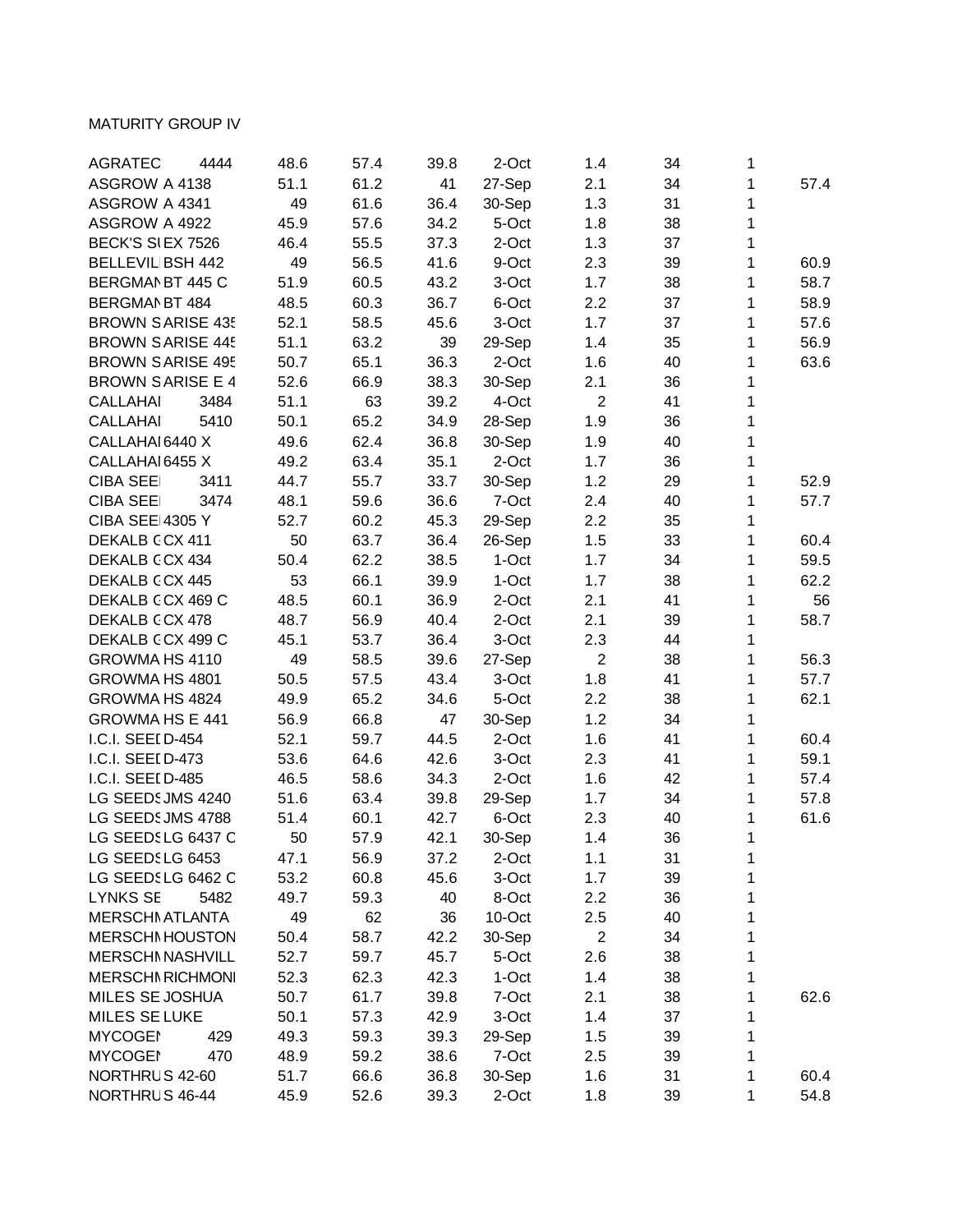| <b>PIONEER</b>             | 9412            | 52.8 | 67.4 | 38.2 | 25-Sep | 1.2            | 31  | 1            |      |
|----------------------------|-----------------|------|------|------|--------|----------------|-----|--------------|------|
| <b>PIONEER</b>             | 9451            | 47.6 | 54   | 41.1 | 1-Oct  | $\overline{2}$ | 39  | 1            | 52.7 |
| <b>PIONEER</b>             | 9452            | 44   | 54   | 34.1 | 30-Sep | 1              | 29  | 1            | 52.5 |
| <b>PIONEER</b>             | 9481            | 44.6 | 51.3 | 38   | 3-Oct  | 1.5            | 38  | 1            |      |
| PUBLIC V/BRONSON           |                 | 42.8 | 48.7 | 36.9 | 25-Sep | 2.6            | 38  | 1            | 48.8 |
| PUBLIC V/CISNE             |                 | 51.3 | 64.6 | 38   | 30-Sep | 1.7            | 26  | 1            | 53.1 |
| PUBLIC V <sub>/FLYER</sub> |                 | 46.1 | 57.1 | 35.1 | 24-Sep | 1.2            | 33  | 1            | 54.4 |
| PUBLIC V/ HAMILTON         |                 | 48   | 57.6 | 38.3 | 25-Sep | 1.7            | 31  | 1            | 49.9 |
| PUBLIC V/KS 4694           |                 | 48.4 | 62.2 | 34.5 | 1-Oct  | 1.6            | 29  | 1            | 58.8 |
| PUBLIC V/LS 92-1800        |                 | 44.1 | 51.2 | 37   | 27-Sep | 1.3            | 36  | 1            |      |
| PUBLIC V/NILE              |                 | 44.8 | 49.4 | 40.3 | 28-Sep | 1.8            | 34  | 1            | 50.5 |
| PUBLIC V/ PHARAOH          |                 | 45.2 | 51.7 | 38.6 | 3-Oct  | 1.3            | 28  | 1            |      |
| PUBLIC V <sub>i</sub> SPRY |                 | 47.3 | 56.9 | 37.7 | 2-Oct  | 1.6            | 29  | 1            | 57.6 |
| RIDGWAY JADER J 4          |                 | 50.7 | 61.1 | 40.3 | 2-Oct  | 1.2            | 38  | 1            |      |
| RIDGWAY JADER J 4          |                 | 44.6 | 57.9 | 31.4 | 7-Oct  | 2.2            | 39  | 1            | 58.1 |
| SCHULTZ SS 4515 N          |                 | 49.8 | 55.9 | 43.6 | 2-Oct  | 1.6            | 35  | 1            |      |
| SCHULTZ SS 4794            |                 | 48.4 | 61.3 | 35.6 | 10-Oct | 2.1            | 33  | 1            | 60.1 |
| SOUTHER FFR-439            |                 | 49.3 | 60.4 | 38.2 | 29-Sep | 1.6            | 39  | 1            | 58.9 |
| SOUTHER FFR-442            |                 | 45.6 | 59.1 | 32.2 | 2-Oct  | $\overline{2}$ | 41  | 1            | 53.6 |
| SOUTHER FFR-471            |                 | 50.1 | 62.5 | 37.7 | 30-Sep | 1.2            | 33  | 1            | 60.1 |
| SOUTHER FFR-493            |                 | 51.2 | 63.4 | 39   | 2-Oct  | 1.8            | 39  | 1            | 62.2 |
| SOUTHER FFR-495            |                 | 48.8 | 56.2 | 41.3 | 7-Oct  | 1.9            | 43  | 1            |      |
| <b>STINE SEI</b>           | 4390            | 44.7 | 55.3 | 34.1 | 1-Oct  | 1              | 18  | 1            | 57.7 |
| <b>STINE SEI</b>           | 4572            | 49.5 | 63.4 | 35.7 | 4-Oct  | 1.8            | 34  | 1            |      |
| <b>STINE SEI</b>           | 4650            | 51.3 | 63.8 | 38.9 | 5-Oct  | 2.1            | 33  | 1            |      |
| <b>STINE SEI</b>           | 4680            | 48   | 61   | 34.9 | 7-Oct  | 2.2            | 37  | 1            | 59.9 |
| TERRA IN E 415             |                 | 47.9 | 57.6 | 38.2 | 27-Sep | $\overline{2}$ | 34  | 1            |      |
| TERRA IN TS 402            |                 | 49.7 | 59.8 | 39.5 | 25-Sep | 1.2            | 32  | 1            | 56.9 |
| TERRA IN TS 4292           |                 | 48.8 | 55.9 | 41.8 | 25-Sep | 2.3            | 35  | 1            | 54.5 |
| TERRA IN TS 474            |                 | 49.8 | 62.6 | 37   | 9-Oct  | 2.1            | 43  | 1            |      |
| TERRA IN TS 4792           |                 | 41.4 | 46.5 | 36.4 | 3-Oct  | 2.2            | 46  | 1            | 46.1 |
| <b>TRISLER : TRISOY 42</b> |                 | 49.4 | 59.7 | 39.1 | 28-Sep | 2.1            | 38  | 1            | 56.3 |
| TRISLER \TRISOY 44         |                 | 50.5 | 59.6 | 41.4 | 30-Sep | 1.3            | 40  | 1            | 58.4 |
| WILDY SEWS 4845            |                 | 51.2 | 62.4 | 39.9 | 7-Oct  | 1.3            | 26  | 1            | 59.6 |
| WILDY SEWS EX 45           |                 | 50.1 | 54.6 | 45.6 | 3-Oct  | 1.7            | 40  | 1            |      |
|                            |                 |      |      |      |        |                |     |              |      |
|                            | <b>AVERAGE</b>  | 49.1 | 59.2 | 38.8 |        | 1.7            | 36  | 1.1          | 57.3 |
|                            | L.S.D. 109      | 8.8  | 6.2  | 6.2  |        | 0.8            | 0.4 | 0.2          |      |
|                            | L.S.D. 309      | 5.5  | 3.9  | 3.9  |        | 0.5            | 0.2 | 0.1          |      |
|                            | <b>STD ERR</b>  | 2.7  | 2.7  | 2.6  |        | 0.2            | 0.1 | 0.1          | 3.8  |
|                            | <b>COEFF OI</b> | 9.4  | 7.8  | 11.8 |        | 23.5           | 0.5 | 12           | 11.4 |
|                            |                 |      |      |      |        |                |     |              |      |
| <b>MATURITY GROUP V</b>    |                 |      |      |      |        |                |     |              |      |
| ASGROW A 5547              |                 | 53.9 | 57.1 | 50.8 | 14-Oct | 1.5            | 34  | 1            |      |
| <b>CALLAHAI</b>            | 5510            | 53.4 | 57.9 | 48.9 | 6-Oct  | 1.3            | 27  | 1            |      |
| GROWMA HS 5199             |                 | 51.2 | 54.8 | 47.7 | 9-Oct  | 1.2            | 33  | $\mathbf{1}$ | 54.6 |
|                            |                 |      |      |      |        |                |     |              |      |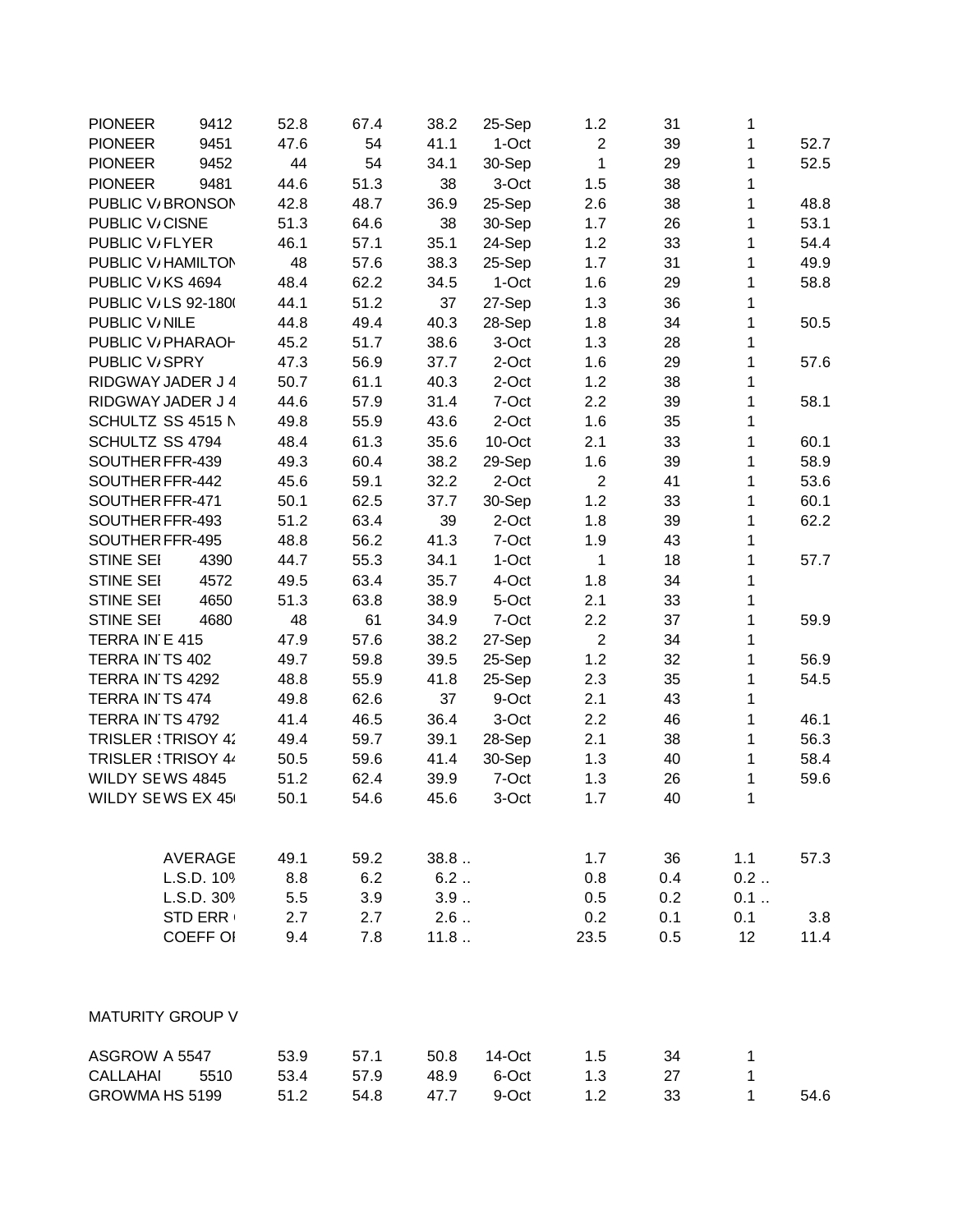| LG SEEDSJMS 5009       | 54.7 | 59   | 50.4 | 6-Oct     | 1.4  | 28                             | 1      | 57.5 |
|------------------------|------|------|------|-----------|------|--------------------------------|--------|------|
| MILES SE EZRA          | 51.6 | 55   | 48.2 | 10-Oct    | 1.2  | 31                             | 1      |      |
| NORTHRUS 52-25         | 49.4 | 51   | 47.8 | $10$ -Oct | 1.7  | 34                             | 1      | 50.6 |
| <b>PIONEER</b><br>9521 | 51   | 55.8 | 46.2 | 7-Oct     | 1.7  | 31                             | 1      | 55   |
| <b>PIONEER</b><br>9551 | 44.3 | 46.1 | 42.5 | 13-Oct    | 1.5  | 27                             | 1      |      |
| RIDGWAY JADER J 5      | 48   | 53.3 | 42.6 | 10-Oct    | 1.3  | 31                             | 1      | 53.5 |
| SCHULTZ SS 5015 N      | 55.8 | 58.7 | 52.9 | 7-Oct     | 1.5  | 30                             | 1      | 58   |
| SOUTHER FFR-514        | 52.1 | 56.3 | 47.9 | 7-Oct     | 1.8  | 42                             | 1      |      |
| SOUTHER FFR-542        | 50.2 | 56.7 | 43.7 | 7-Oct     | 1.7  | 44                             | 1      |      |
| SOUTHER FFR-545        | 48.4 | 51.7 | 45.1 | 10-Oct    | 1.9  | 36                             | 1      |      |
| SOUTHER FFR-553        | 45.1 | 49.3 | 40.8 | $11-Oct$  | 1.7  | 34                             | 1      | 49   |
| SOUTHER SS-EXP 55      | 48.4 | 49.3 | 47.5 | 14-Oct    | 1.2  | 30                             | 1      |      |
| STINE SEI<br>5170      | 54.2 | 59.3 | 49.1 | 6-Oct     | 1.5  | 30                             | 1      |      |
| TERRA IN TS 504        | 54.6 | 60.9 | 48.3 | 7-Oct     | 1.3  | 27                             | 1      |      |
| <b>AVERAGE</b>         | 51   | 54.8 | 47.1 |           | 1.5  | 32.4                           | 1      | 54   |
| L.S.D. 109             | 6.4  | 3.6  | 5.3  |           | 0.5  |                                |        |      |
| L.S.D. 309             | 4    | 2.3  | 3.3  |           | 0.3  | $\sim$<br>$\ddot{\phantom{a}}$ | <br>н. |      |
| <b>STD ERR</b>         | 1.9  | 1.5  | 2.2  |           | 0.1  |                                |        | 3.3  |
| <b>COEFF OI</b>        | 6.5  | 4.8  | 8.2  |           | 15.4 | $\sim$                         |        | 10.6 |
|                        |      |      |      |           |      |                                |        |      |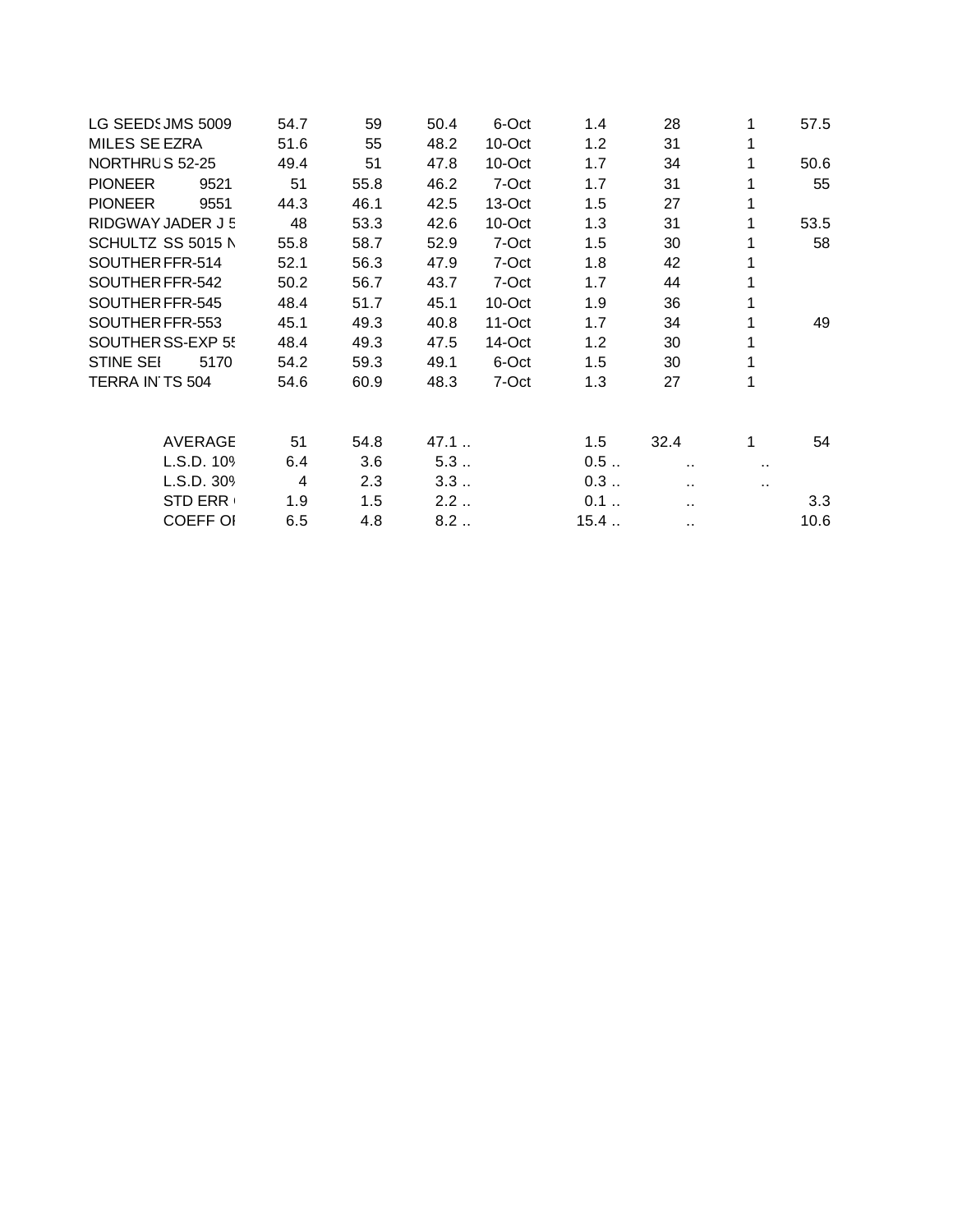Ave 3 yr bu/a

| 47.8<br>48 |  |
|------------|--|
| 44.5       |  |
|            |  |
| 47.1       |  |
| 43.2       |  |
| 44.6       |  |
| 44.1       |  |
| 41.9       |  |
| 46.7       |  |

| 45.3 |  |
|------|--|
|      |  |
| 2.2  |  |

.. ..

8.2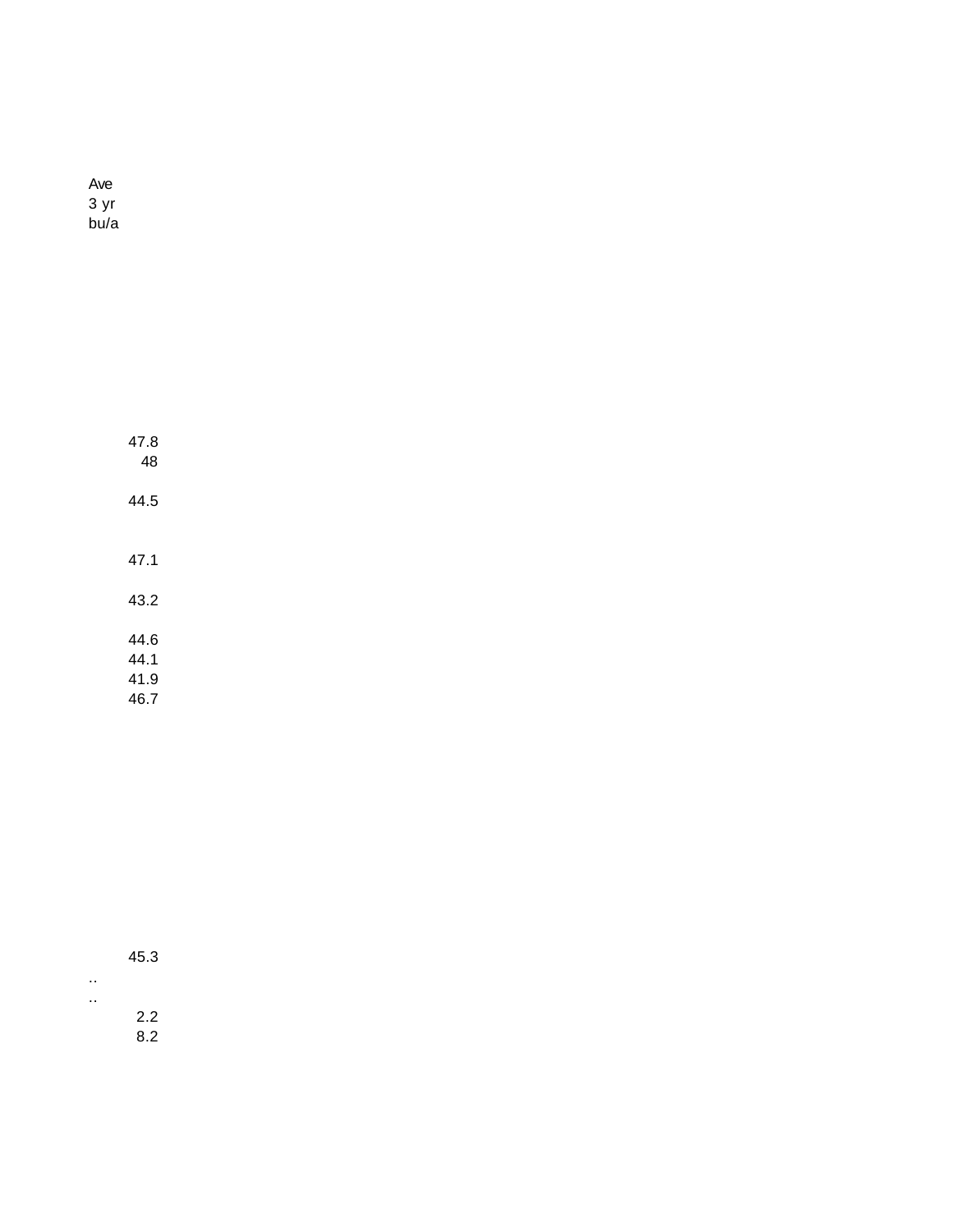53.6

55.3

54 53.4 52.6 53.4 54.1 56.1

54.1

58.4

52.1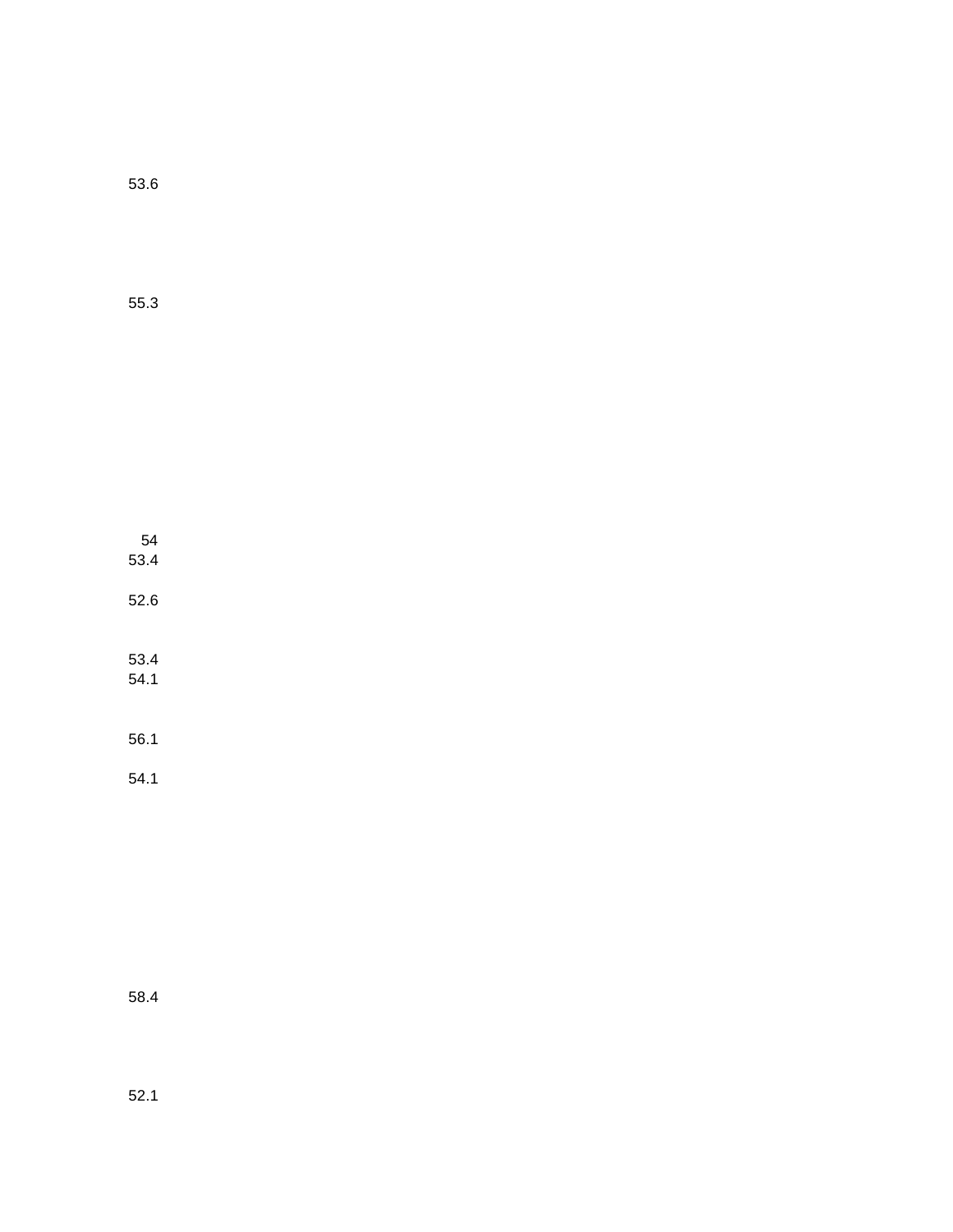| I<br>×<br>۰. |  |  |
|--------------|--|--|
|              |  |  |
|              |  |  |

|                      | 46.7 |  |  |  |
|----------------------|------|--|--|--|
|                      |      |  |  |  |
|                      | 48.7 |  |  |  |
|                      | 46.5 |  |  |  |
|                      | 53.9 |  |  |  |
|                      |      |  |  |  |
|                      | 48.1 |  |  |  |
|                      |      |  |  |  |
|                      | 52.6 |  |  |  |
|                      |      |  |  |  |
|                      | 55.1 |  |  |  |
|                      |      |  |  |  |
|                      |      |  |  |  |
|                      | 53.6 |  |  |  |
|                      | 49.3 |  |  |  |
|                      | 56.3 |  |  |  |
|                      | 55.7 |  |  |  |
|                      |      |  |  |  |
|                      | 52.4 |  |  |  |
|                      |      |  |  |  |
|                      |      |  |  |  |
|                      |      |  |  |  |
|                      |      |  |  |  |
|                      | 50.3 |  |  |  |
|                      | 51.4 |  |  |  |
|                      |      |  |  |  |
|                      |      |  |  |  |
|                      | 53.6 |  |  |  |
|                      |      |  |  |  |
|                      | 55.8 |  |  |  |
|                      |      |  |  |  |
|                      |      |  |  |  |
|                      | 52.8 |  |  |  |
|                      |      |  |  |  |
| $\ddot{\phantom{1}}$ |      |  |  |  |
| $\ddot{\phantom{1}}$ | 2.9  |  |  |  |
|                      | 9.6  |  |  |  |
|                      |      |  |  |  |